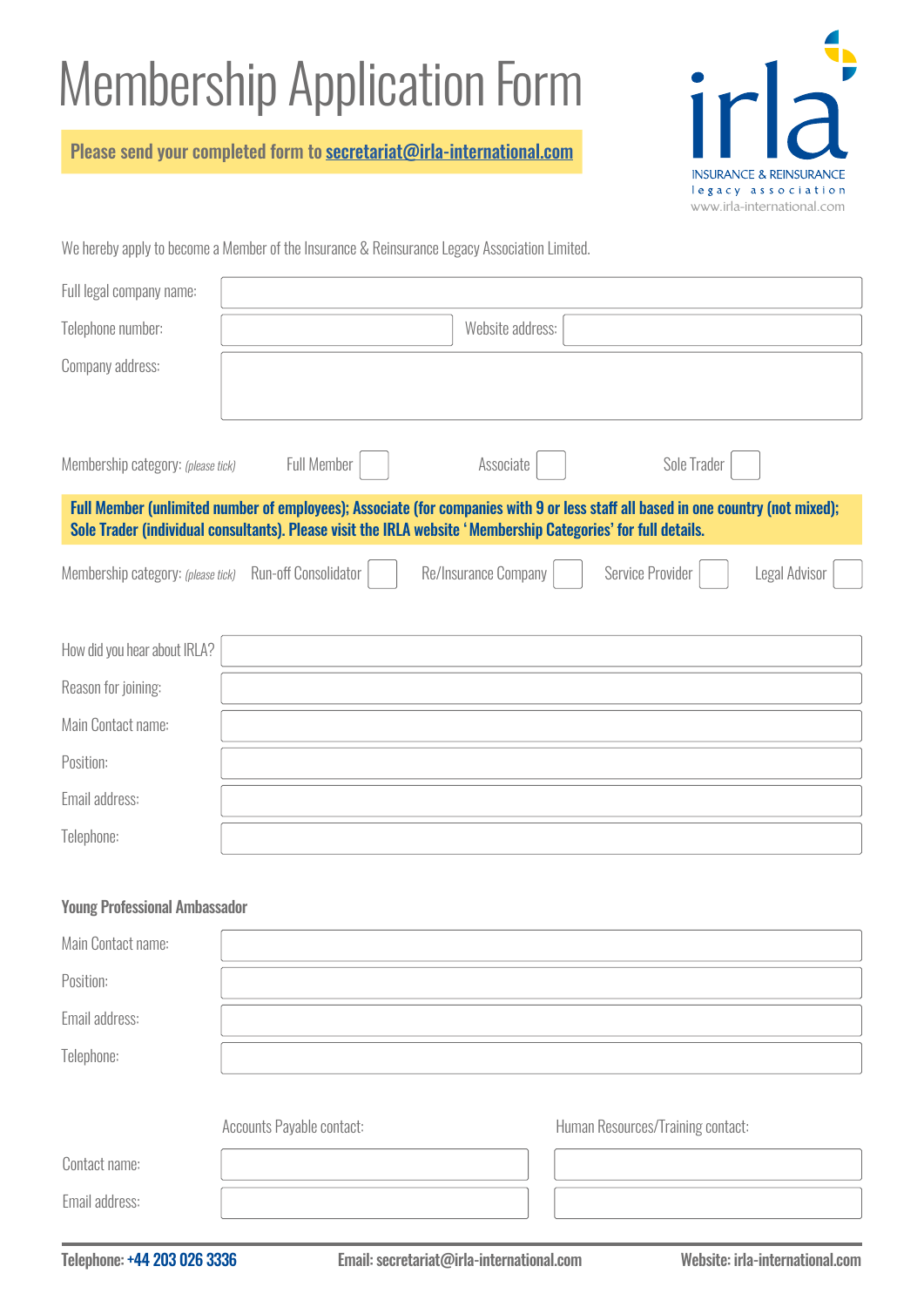

All named members will receive and have access to the free and discounted benefits of membership and we recommend that all are subscribed to the e-news in order to maximise their membership.

## Full Members ONLY

If appropriate, please list legacy companies you act on behalf of. With unlimited names for Full Members these can be attached on a separate page.

## Associate Members ONLY

Please list your named members, maximum of 9 for one country ONLY.

| Name: | Email: | YPG                          |
|-------|--------|------------------------------|
|       |        | (please tick if appropriate) |
|       |        |                              |
|       |        |                              |
|       |        |                              |
|       |        |                              |
|       |        |                              |
|       |        |                              |
|       |        |                              |
|       |        |                              |
|       |        |                              |